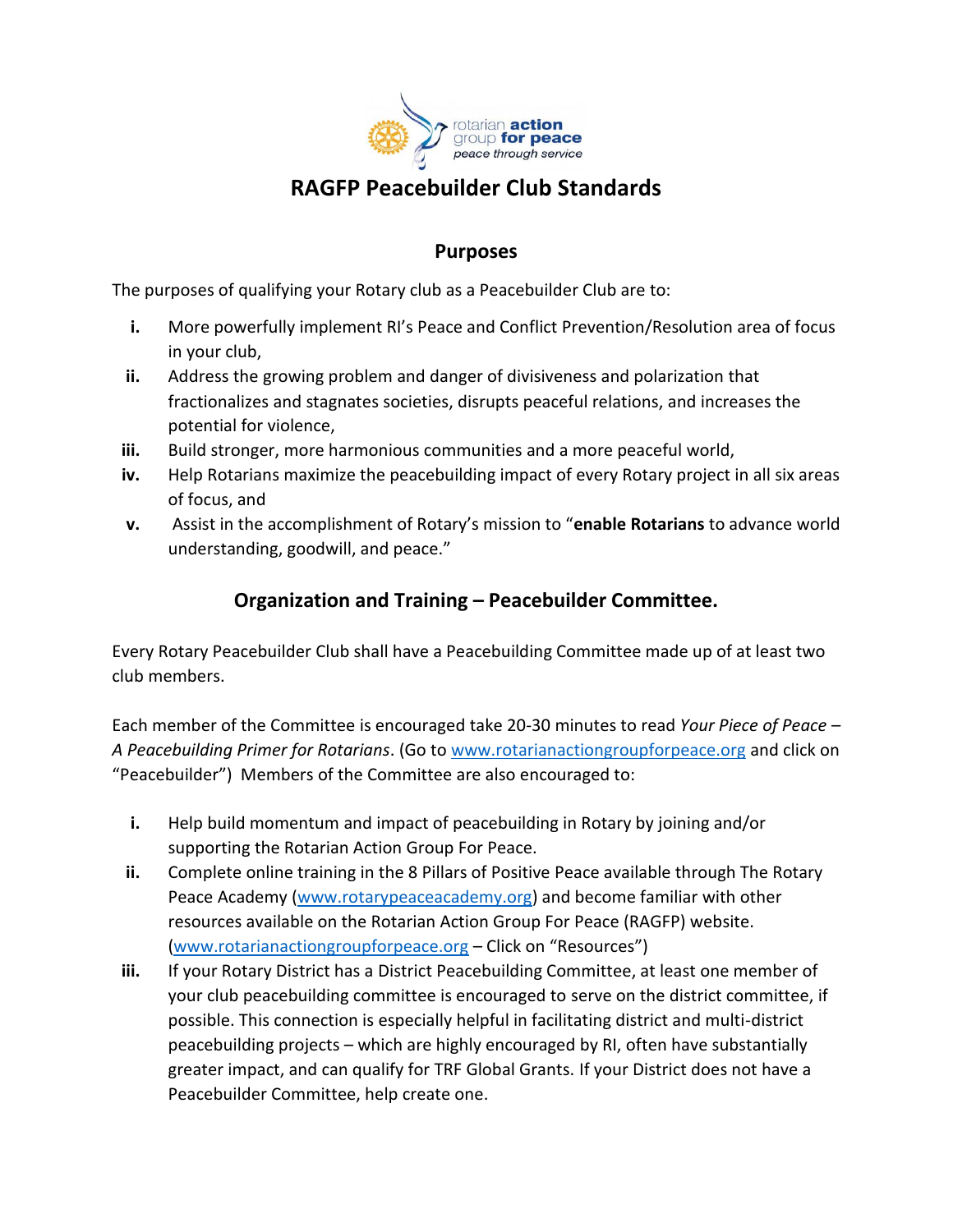## **Peacebuilder Committee – Basic Responsibilities.**

**Educate and empower** Rotarians, Interactors, Rotaractors, and others in your area regarding peacebuilding principles and strategies and individual opportunities and responsibilities for peacebuilding by:

- **i.** Encouraging them to read the Primer,
- **ii.** Conducting brief trainings in club meetings at least twice per year regarding principles of peacebuilding utilizing principles from the Primer, The Rotary Peace Academy, and other sources.
- **iii.** Helping Rotarians to recognize that every Club project in all six areas of focus contributes to building community and peace and giving them the tools to maximize the community-building and peacebuilding impact of every project. (Some guidelines are in the Primer.)
- **iv.** Peace education conversations with individual Rotarians and/or
- **v.** Providing other training. (Like coordinating with your Rotary District's officers and other peacebuilder committees in your District to provide peacebuilder training at your District Conference.)

**Engage** Rotarians, Rotary Peace Fellows, Interactors**,** Rotaractors, and others in your area in peacebuilding action by:

- **i.** Sponsoring at least one club peacebuilding activity per year. RAGFP encourages projects that introduce peace curricula in local schools, clubs, and other child and/or youth groups. (Several examples are listed under "Resources" on RAGFP website). Other possibilities are projects to address (i) division and polarization and build civility and community, (ii) human trafficking, (iii) bullying, (iv) domestic violence, and (v) gang issues in your community. (The Primer has details and other suggestions.) To find Rotary Peace Fellows and other resources in your area see the RAGFP Peace Map. TRF Funding Guidelines for peace projects can be found at this [link.](https://my.rotary.org/en/document/areas-focus-policy-statements)
- **ii.** Clubs are strongly encouraged to help plan and implement district and multi-district projects in the peace and conflict prevention/resolution area of focus. RAGFP stands ready to assist.

#### **Raise the Profile** by:

**i.** At least once a year doing something to increase public awareness of Rotary's peacebuilding power and activities. (Such as planting a Peace Pole, sponsoring a student peace art or peace video competition, or sponsoring a community peace conference. See Primer for details and other suggestions.)